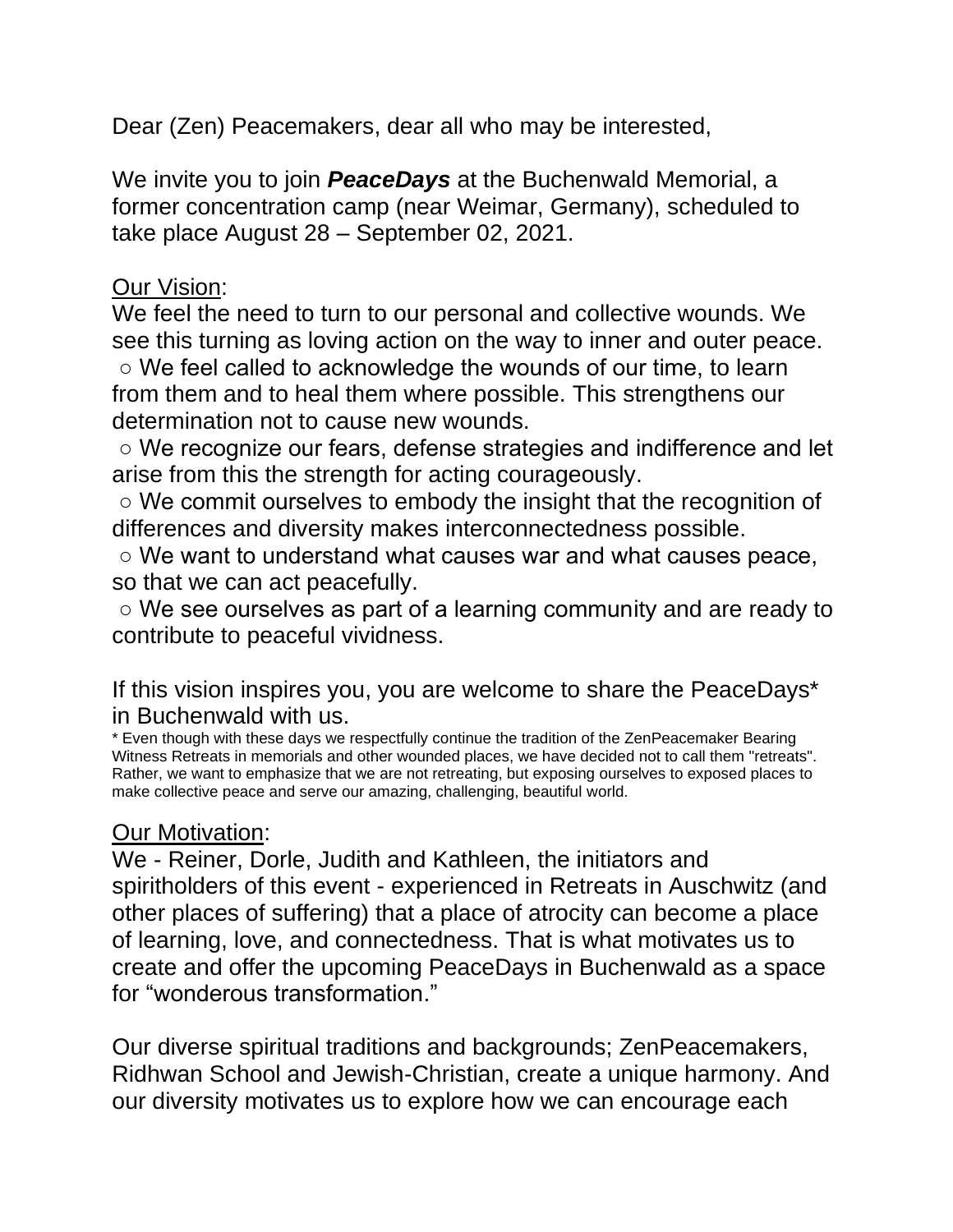other on our personal pathway, that we may *wake up* together. We are further inspired by the European transboundary dimension of our collaboration (Danish-Dutch-German).

### Our Personal Backgrounds:

Dorle, Reiner and Kathleen first encountered each other on the grounds of Auschwitz-Birkenau in 2011 as participants of the *Zen Peacemakers' Bearing Witness Retreat* with Bernie Glassman Roshi. We have been friends ever since. Reiner has participated in two Retreats at the Buchenwald Memorial; in 2009 and 2010. Dorle and Judith organized a Retreat in Auschwitz in 2014 for Ridhwan School students. Kathleen joined the Auschwitz retreat two more times, in 2014 and 2015, and co-created a book about this practice. In 2018 the four of us conducted the first *PeaceDays at the Buchenwald Memorial*.

## Our Tentative Schedule:

Arrival at the Buchenwald Memorial; Saturday, August 28 at International Young People's Centre (IYPC). There will be an informal welcome and get-together in the afternoon for those who arrive early. The "Official" opening session is after dinner.

The daily schedule will be the same from Sunday, August 29, to Wednesday, September 1:

- Morning meditation outside (if raining, inside).

 - After breakfast, there is the opportunity to work on projects at the Memorial. There are projects that are more physically demanding like helping to restore the Memorial Path of the former Buchenwald-Bahn (Railway from Weimar up to the Camp) or less physically demanding, indoor work such as assisting in restoring items at the Restoration Workshop.

 - After lunch from Sunday to Wednesday, we will have guided tours of the area with a chance to co-create spiritual rituals such as doing meditative practices and chanting the names of victims.

 - After dinner, we will practice (walking) meditation, Inquiry, Council in small groups held in different places on the Campgrounds. Each will be guided by a member of our circle. At various times, Kathleen will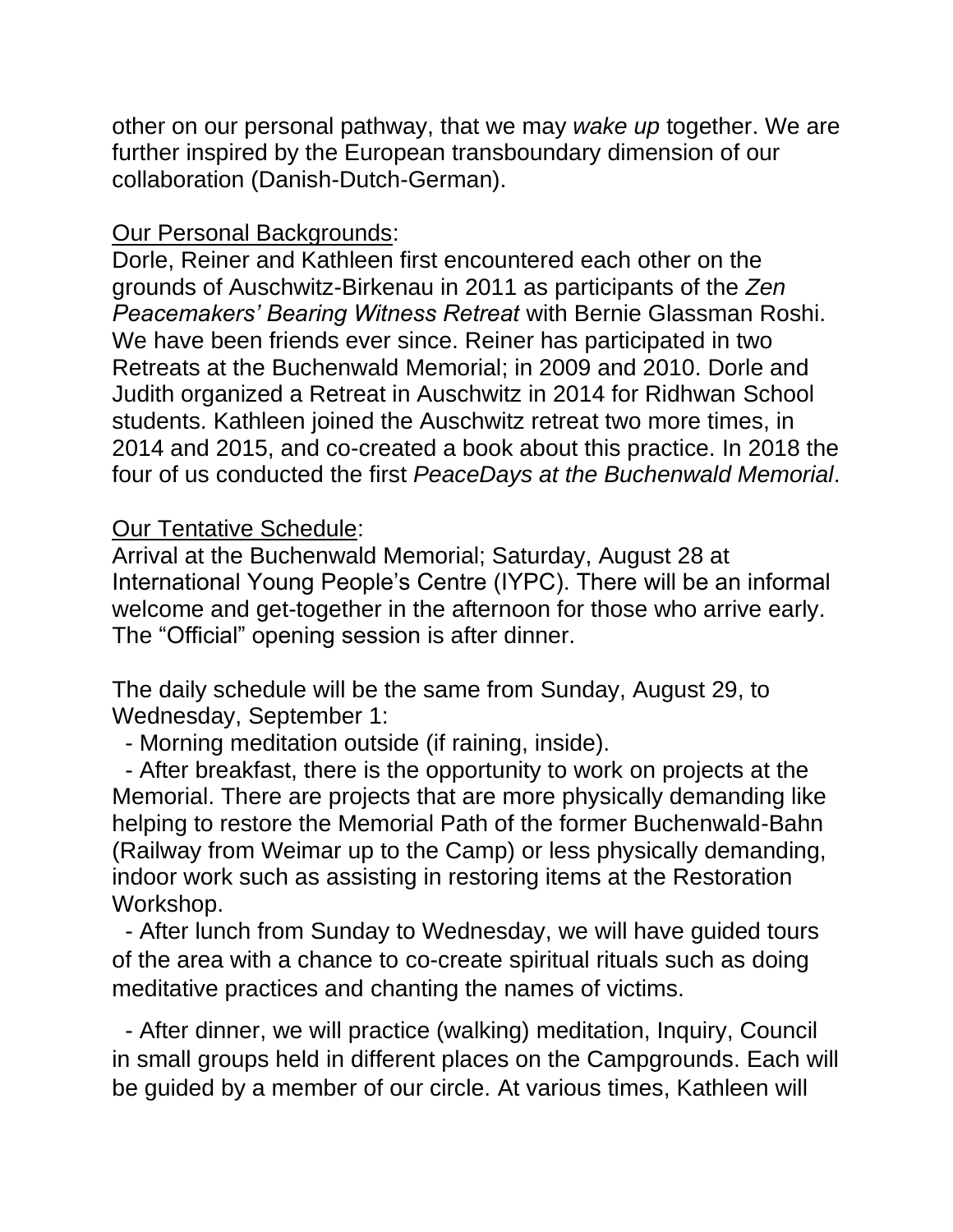offer opportunities to do creative writing and journaling about our experience. On Wednesday, after dinner we will have a special ending program outdoors. On Thursday, September 2 after breakfast, there will be a short closing celebration. Then, departure.

# General Considerations:

We all find it highly challenging to give our full commitment to "abiding where we are" in quiet attention and mindfulness; to *let the place be our teacher*. It is the responsibility of each of us - and all of us together - to keep that in mind and body. We believe the program we designed will serve this aim. If you feel you need time on your own, feel free to skip parts of the program after letting us know.

 - If you want to contribute to the name-reciting Ceremonies, please bring a list with names of people who suffered during the Holocaust (or later). If you do not have names from your own family or friends, you can download files with names of victims here: [http://www.yadvashem.org](http://www.yadvashem.org/)

 - We will create a kind of altar in the middle of our meditation space. You are invited to contribute to its unique shape with symbols, pictures, and items that are meaningful to you.

- You can bring candles with you to burn at sites on the grounds.
- For any logistical questions, Reiner is the best person to ask.

## Registration:

If you decide to participate, please fill in the [Registration Form.](https://docs.google.com/forms/d/e/1FAIpQLSf7JVjlvYpphmoLy4lzg67SmD6O9twncC5xLXjpOaiIjo3_8g/viewform)

Peacemaker-Gemeinschaft Deutschland e.V. is a nonprofit association entitled to raise donations and support projects in accordance with the ZenPeacemakers' statutes and intentions to foster peace around the world. As a participant we ask that you donate a minimum of 375€. If you are able, please donate more, so that we can offer people with less money the chance to participate. We will pass your donation on to the Buchenwald Memorial to cover the costs of our stay. After you have transferred your contribution to